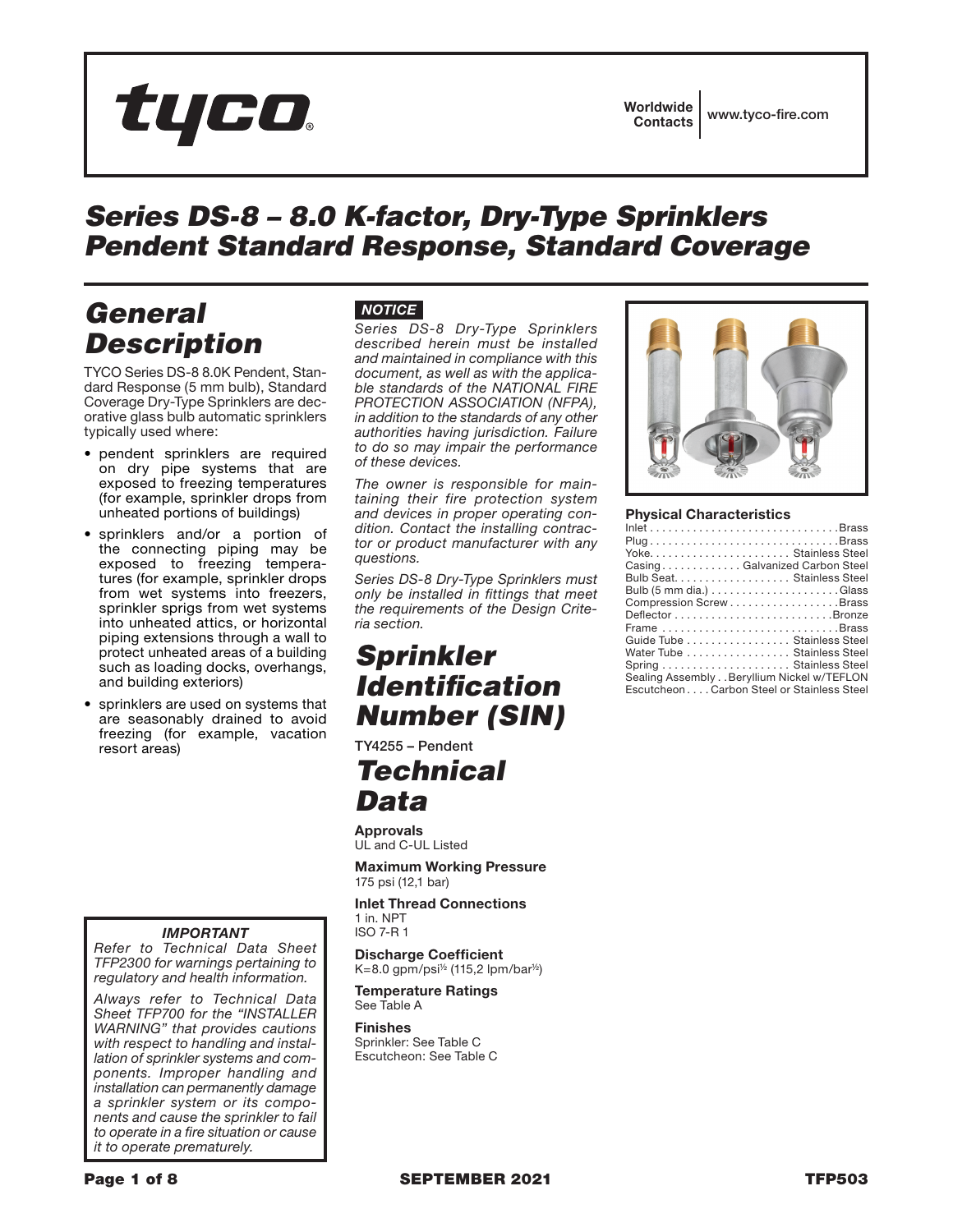### TFP503 Page 2 of 8

| <b>Sprinkler</b> | <b>Escutcheon</b><br><b>Type</b> | <b>Temperature</b><br>Rating | <b>Bulb</b><br><b>Color Code</b> | <b>Sprinkler Finish</b>        |                  |           |
|------------------|----------------------------------|------------------------------|----------------------------------|--------------------------------|------------------|-----------|
| <b>Type</b>      |                                  |                              |                                  | <b>Natural</b><br><b>Brass</b> | Chrome<br>Plated | Polyester |
|                  |                                  | 135°F (57°C)                 | Orange                           | 1, 2                           |                  |           |
|                  | <b>Standard</b>                  | 155°F (68°C)                 | Red                              |                                |                  | 1, 2      |
|                  |                                  | 175°F (79°C)                 | Yellow                           |                                |                  |           |
|                  |                                  | 200°F (93°C)                 | Green                            |                                |                  |           |
|                  |                                  | 286°F (141°C)                | <b>Blue</b>                      |                                |                  |           |
|                  |                                  | 360°F (182°C)                | Mauve                            |                                |                  |           |
|                  |                                  | 135°F (57°C)                 | Orange                           |                                |                  |           |
|                  |                                  | 155°F (68°C)                 | Red                              |                                |                  |           |
|                  | Recessed                         | 175°F (79°C)                 | Yellow                           | 1, 2                           |                  | 1, 2      |
|                  |                                  | 200°F (93°C)                 | Green                            |                                |                  |           |
|                  |                                  | 286°F (141°C)                | <b>Blue</b>                      |                                |                  |           |
| Pendent          |                                  | 360°F (182°C)                | Mauve                            | N/A                            |                  | N/A       |
| (TY4255)         | Deep                             | 135°F (57°C)                 | Orange                           |                                | 1, 2             |           |
|                  |                                  | 155°F (68°C)                 | Red                              |                                |                  |           |
|                  |                                  | 175°F (79°C)                 | Yellow                           | 1, 2                           |                  |           |
|                  |                                  | 200°F (93°C)                 | Green                            |                                |                  |           |
|                  |                                  | 286°F (141°C)                | Blue                             |                                |                  |           |
|                  |                                  | 360°F (182°C)                | Mauve                            |                                |                  |           |
|                  |                                  | 135°F (57°C)                 | Orange                           |                                |                  |           |
|                  |                                  | 155°F (68°C)                 | Red                              |                                |                  |           |
|                  | Without                          | 175°F (79°C)                 | Yellow                           | 1, 2                           | 1, 2             |           |
|                  |                                  | 200°F (93°C)                 | Green                            |                                |                  |           |
|                  |                                  | 286°F (141°C)                | <b>Blue</b>                      |                                |                  |           |
|                  |                                  | 360°F (182°C)                | Mauve                            |                                |                  |           |
| Notes:           |                                  |                              |                                  |                                |                  |           |

Notes: 1. Listed by Underwriters Laboratories, Inc. (UL), maximum order length of 48 in. 2. Listed by Underwriters Laboratories for use in Canada (C-UL), maximum order length of 48 in.

*TABLE A SERIES DS-8 PENDENT DRY-TYPE SPRINKLERS, 8.0K, STANDARD RESPONSE LABORATORY LISTINGS AND APPROVALS*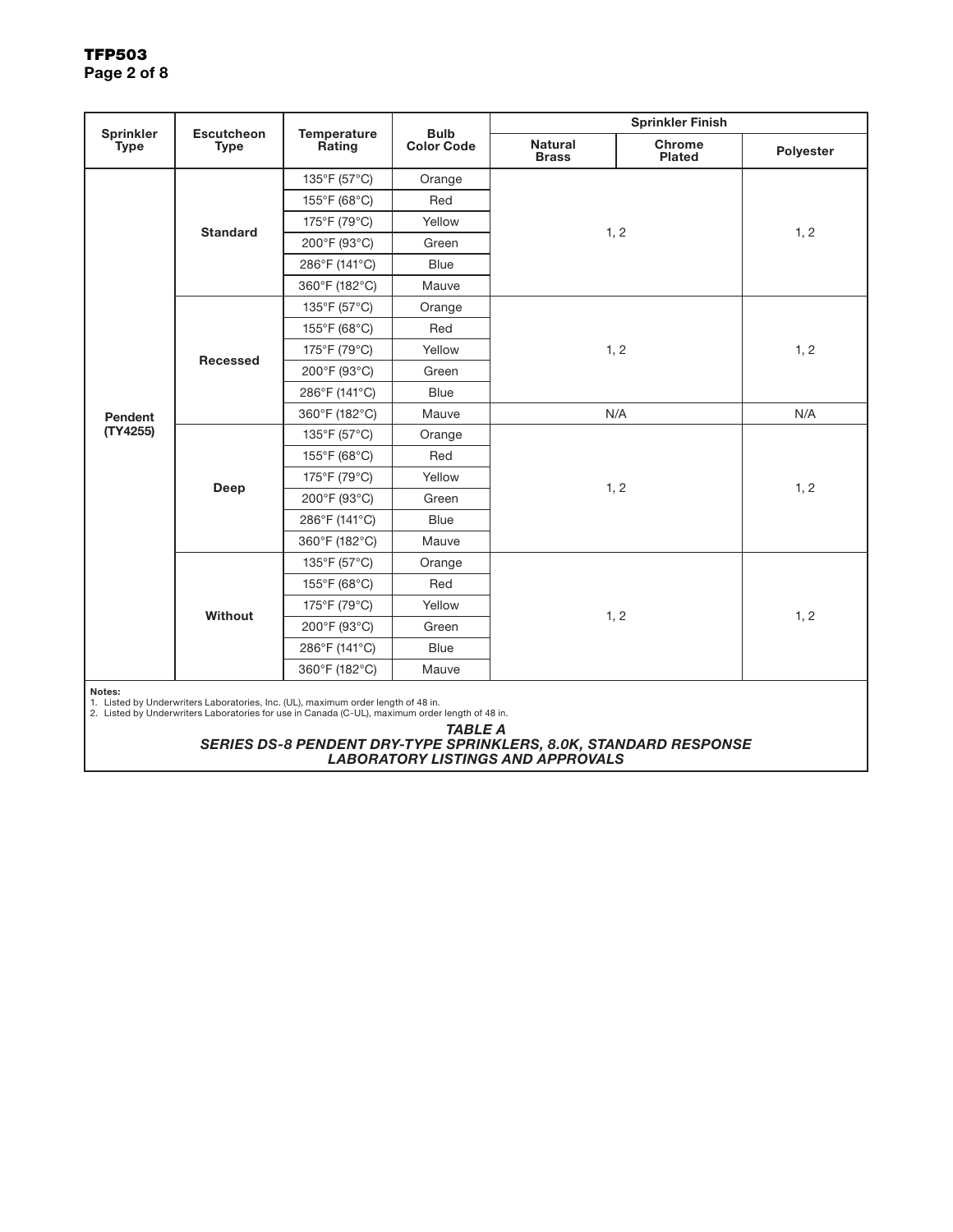

# *Operation*

When TYCO Series DS-8 8.0K Pendent, Standard Response, Standard Coverage Dry-Type Sprinklers are in service, water is prevented from entering the assembly by the Plug with Sealing Assembly (see Figure 1) in the Inlet of the sprinkler.

The glass bulb contains a fluid that expands when exposed to heat. When the rated temperature is reached, the fluid expands sufficiently to shatter the glass bulb, and the Bulb Seat is released.

Once the bulb seat is released, the compression holding the sealing assembly is released. The Spring is then able to flip off to the side and out of the waterway. This action pushes the Water Tube as well as the Guide Tube outward. This action allows the sprin- kler to activate and water to flow.

## *Design Criteria*

TYCO Series DS-8 8.0K Pendent, Standard Response, Standard Coverage Dry-Type Sprinklers are intended for use in fire sprinkler systems designed in accordance with the standard installation rules recognized by the applicable listing or approval agency (for example, UL Listing is based on NFPA 13 requirements).

### Sprinkler Fittings

Install 1 in. NPT Series DS-8 Dry-Type Sprinklers in the 1 in. NPT outlet or run of the following fittings:

- malleable or ductile iron threaded tee fittings that meet the dimensional requirements of ANSI B16.3 (Class 150)
- cast iron threaded tee fittings that meet the dimensional requirements of ANSI B16.4 (Class 125)

Do not install Series DS-8 Dry-Type Sprinklers into elbow fittings. The Inlet of the sprinkler can contact the interior of the elbow.

The unused outlet of the threaded tee is plugged as shown in Figure 8.



You can also install Series DS-8 Dry-Type Sprinklers in the 1 in. NPT outlet of a GRINNELL Figure 730 Mechanical Tee and GRINNELL G-FIRE Figure 522; however, the use of the Figure 730 Tee and Figure 522 for this arrangement is limited to wet pipe systems.

The configuration shown in Figure 9 is only applicable for wet pipe systems where the sprinkler fitting and waterfilled pipe above the sprinkler fitting are not subject to freezing and where the length of the Dry-Type sprinkler has the minimum exposure length depicted in Figure 7. See the Exposure Length section.

For wet pipe system installations of 1 in. NPT Series DS-8 Dry-Type Sprinklers connected to CPVC piping, use only the following TYCO CPVC fittings:

- 1 in. x 1 in. NPT Female Adapter (P/N 80145)
- 1 in. x 1 in. x 1 in. NPT Sprinkler Head Adapter Tee (P/N 80249)

For dry pipe system installations, use only the side outlet of maximum 2 1/2 in. reducing tee when locating Series DS-8 Dry-Type Sprinklers directly below the branchline; otherwise, use the configuration shown in Figure 8 to assure complete water drainage from above Series DS-8 Dry-Type Sprinklers and the branchline. Failure to do so may result in pipe freezing and water damage.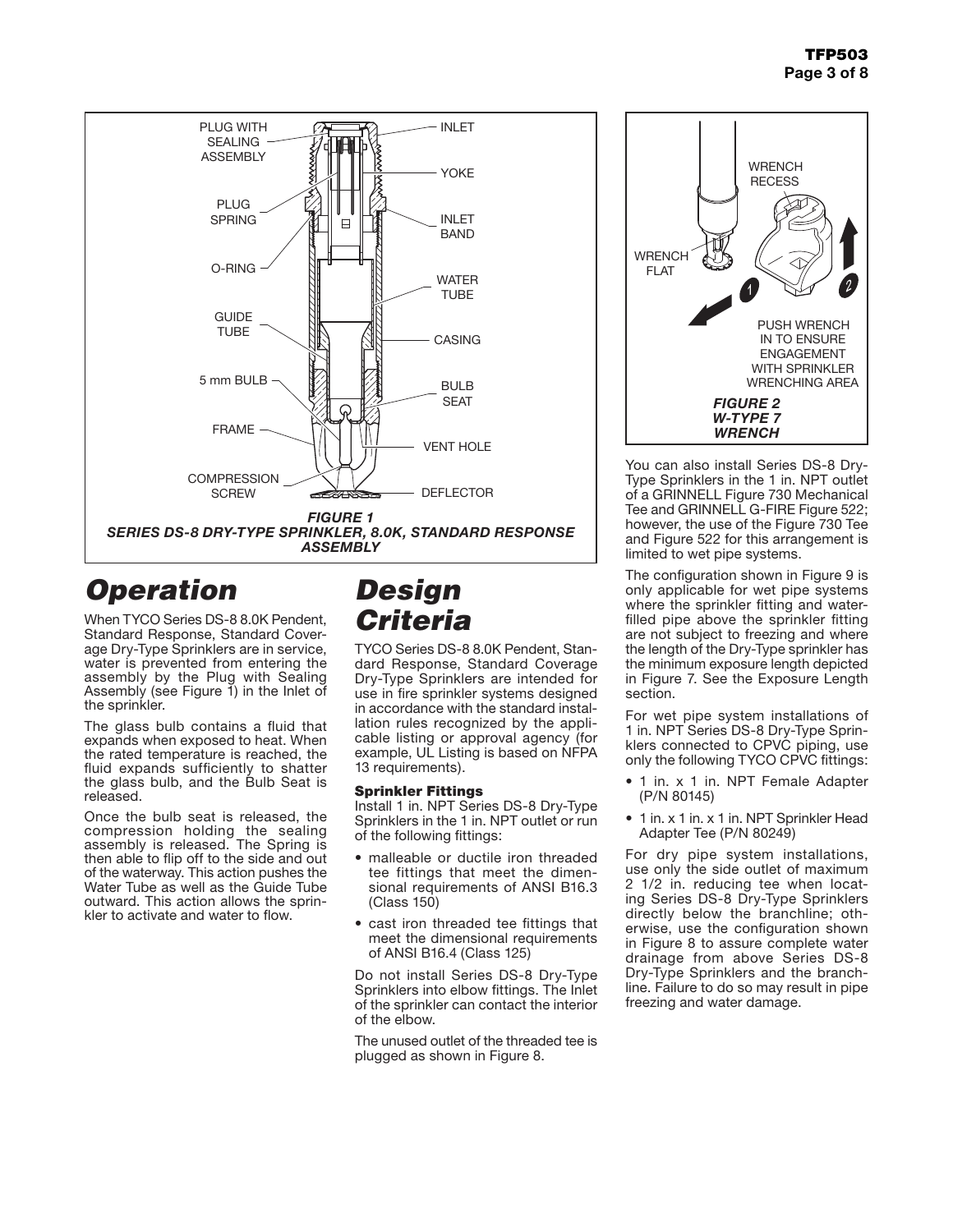

### *NOTICE*

*Do not install Series DS-8 Dry-Type Sprinklers into any other type fitting without first consulting the JOHNSON CONTROLS INC. (JCI) Technical Services. Failure to use the appropriate fitting may result in one of the following:*

- *• failure of the sprinkler to operate properly due to formation of ice over the Inlet Plug or binding of the Inlet Plug*
- *• insufficient engagement of the Inlet pipe-threads with consequent leakage*

#### **Drainage**

VM-

In accordance with the minimum requirements of the NATIONAL FIRE PROTECTION ASSOCIATION for dry pipe sprinkler systems, branch, cross, and feed-main piping connected to Dry-Type Sprinklers and subject to freezing temperatures must be pitched for proper drainage.

#### Exposure Length

When using Dry-Type Sprinklers in wet pipe sprinkler systems to protect areas subject to freezing temperatures, use Table B to determine a sprinkler's appropriate exposed barrel length to prevent water from freezing in the connecting pipes due to conduction. The exposed barrel length measurement must be taken from the face of the sprinkler fitting to the surface of the structure or insulation that is exposed to the heated area as shown in Figure 7.

For protected area temperatures between those given on the next page, the minimum recommended length from the face of the fitting to the outside of the protected area may be determined by interpolating between the indicated values.

#### Clearance Space

In accordance with NFPA 13, when connecting an area subject to freezing and an area containing a wet pipe sprinkler system, the clearance space around the sprinkler barrel of dry-type sprinklers must be sealed. Due to temperature differences between two areas, the potential for the formation of condensation in the sprinkler and subsequent ice build-up is increased. If this condensation is not controlled, ice build-up can occur that might damage the dry-type sprinkler and/or prevent proper operation in a fire situation.

Use of the Model DSB-2 Dry-Type Sprinkler Boot, described in technical data sheet TFP591 and shown in Figure 10, can provide the recommended seal.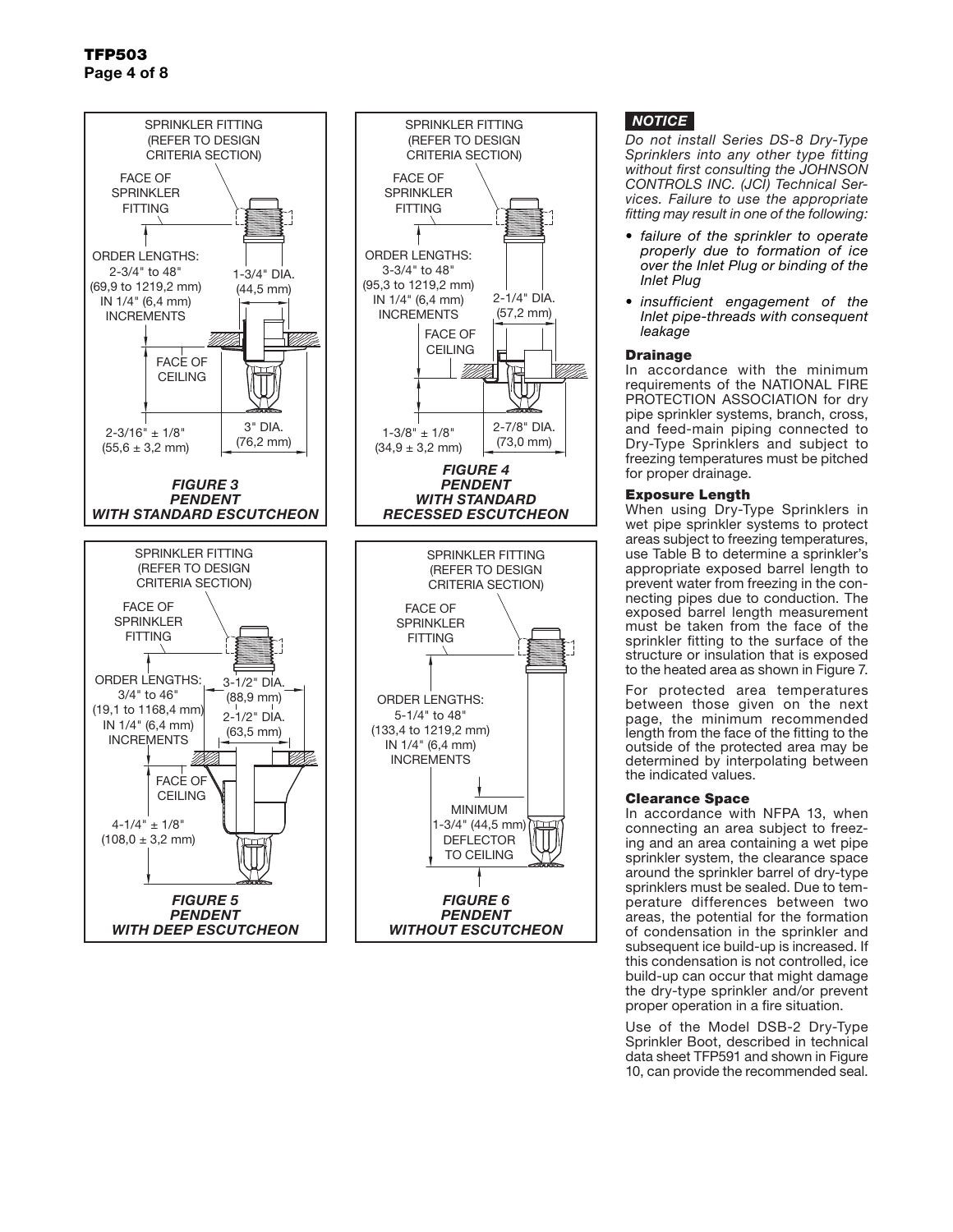|                                   | Temperatures for Heated Area <sup>(1)</sup>                   |                 |                 |  |
|-----------------------------------|---------------------------------------------------------------|-----------------|-----------------|--|
| <b>Ambient Temperature</b>        | $40^{\circ}$ F                                                | $50^{\circ}$ F  | $60^{\circ}$ F  |  |
| <b>Exposed to</b>                 | $(4^{\circ}C)$                                                | $(10^{\circ}C)$ | $(16^{\circ}C)$ |  |
| <b>Discharge End of Sprinkler</b> | Minimum Exposed Barrel Length <sup>(2)</sup> ,<br>in.<br>(mm) |                 |                 |  |
| $40^{\circ}$ F<br>$(4^{\circ}C)$  | 0                                                             | $\Omega$        | $\mathbf 0$     |  |
| $30^{\circ}$ F<br>$(-1^{\circ}C)$ | $\mathbf 0$                                                   | $\Omega$        | $\Omega$        |  |
| $20^{\circ}$ F<br>$(-7^{\circ}C)$ | $\overline{4}$<br>(100)                                       | 0               | 0               |  |
| $10^{\circ}$ F                    | 8                                                             | 1               | $\mathbf 0$     |  |
| $(-12^{\circ}C)$                  | (200)                                                         | (25)            |                 |  |
| $0^{\circ}F$                      | 12                                                            | 3               | $\mathbf 0$     |  |
| $(-18^{\circ}C)$                  | (305)                                                         | (75)            |                 |  |
| $-10^{\circ}$ F                   | 14                                                            | $\overline{4}$  | $\mathbf{1}$    |  |
| $(-23^{\circ}C)$                  | (355)                                                         | (100)           | (25)            |  |
| $-20^{\circ}$ F                   | 14                                                            | 6               | 3               |  |
| $(-29^{\circ}C)$                  | (355)                                                         | (150)           | (75)            |  |
| $-30^\circ F$                     | 16                                                            | 8               | $\overline{4}$  |  |
| $(-34^{\circ}C)$                  | (405)                                                         | (200)           | (100)           |  |
| $-40^{\circ}F$                    | 18                                                            | 8               | $\overline{4}$  |  |
| $(-40^{\circ}C)$                  | (455)                                                         | (200)           | (100)           |  |
| $-50^{\circ}$ F                   | 20                                                            | 10              | 6               |  |
| $(-46^{\circ}C)$                  | (510)                                                         | (255)           | (150)           |  |
| $-60^{\circ}$ F                   | 20                                                            | 10              | 6               |  |
| $(-51^{\circ}C)$                  | (510)                                                         | (255)           | (150)           |  |

Notes:

1. For protected area temperatures that occur between values listed above, use the next cooler temperature. These lengths are inclusive of wind velocities up to 30 mph (18,6 kph).

> *TABLE B EXPOSED SPRINKLER BARRELS IN WET PIPE SYSTEMS MINIMUM RECOMMENDED LENGTHS*

## *Installation*

TYCO Series DS-8 8.0K Pendent, Standard Response, Standard Coverage Dry-Type Sprinklers must be installed in accordance with this section.

#### General Instructions

Series DS-8 Dry-Type Sprinklers must only be installed in fittings that meet the requirements of the Design Criteria section. See the Design Criteria section for other important requirements regarding piping design and sealing of the clearance space around the Sprinkler Casing.

Do not install any bulb-type sprinkler if the bulb is cracked or there is a loss of liquid from the bulb. With the sprinkler held horizontally, a small air bubble should be present. The diameter of the air bubble is approximately 1/16 in. (1,6 mm) for the 135°F (57°C) rating to 1/8 in. (3,2 mm) for the 360°F (182°C) rating.

Obtain a leak-tight 1 in. NPT sprinkler joint by applying a minimum-to-maximum torque of 20 to 30 lb-ft (26,8 to 40,2 N·m). Higher levels of torque may distort the sprinkler Inlet with consequent leakage or impairment of the sprinkler.

Do not attempt to compensate for insufficient adjustment in an Escutcheon Plate by under or over-tightening the Sprinkler. Re-adjust the position of the sprinkler fitting to suit.

*Notes: Install pendent sprinklers only in the pendent position. The deflector of a pendent sprinkler is to be parallel to the ceiling.*

**Step 1.** With a non-hardening pipethread sealant such as TEFLON applied to the inlet threads, hand-tighten the sprinkler into the sprinkler fitting.

**Step 2.** Wrench-tighten the sprinkler using either:

- a pipe wrench on the Inlet Band or the Casing, see Figure 1
- the W-Type 7 Sprinkler Wrench on the Wrench Flat, see Figure 2

Apply the wrench recess of the W-Type 7 Sprinkler Wrench to the wrench flat.

*Note: If sprinkler removal becomes necessary, remove the sprinkler using the same wrenching method noted above. Sprinkler removal is easier when a nonhardening sealant was used and torque guidelines were followed. After removal, inspect the sprinkler for damage.*

**Step 3.** After installing the ceiling or wall and applying a ceiling finish, slide on the outer piece of the escutcheon until it comes in contact with the ceiling/wall. Do not lift the ceiling panel out of its normal position.

When using the Deep Escutcheon, hold the outer piece in contact with the mounting surface (ceiling or wall). Then rotate the inner piece approximately 1/4 turn with respect to the outer piece, to hold the Deep Escutcheon firmly together.

## *Care and Maintenance*

TYCO Series DS-8 8.0K Pendent, Standard Response, Standard Coverage Dry-Type Sprinklers must be maintained and serviced in accordance with this section.

Before closing a fire protection system main control valve for maintenance work on the fire protection system that it controls, obtain permission to shut down the affected fire protection systems from the proper authorities and notify all personnel who may be affected by this action.

Absence of the outer piece of an escutcheon, which is used to cover a clearance hole, may delay the time to sprinkler operation in a fire situation.

A Vent Hole is provided in the Bulb Seat (see Figure 1) to indicate if the Dry Sprinkler is remaining dry. Evidence of leakage from the Vent Hole indicates potential leakage past the Inlet seal and the need to remove the sprinkler to determine the cause of leakage; for example, an improper installation or an ice plug. Close the fire protection system control valve and drain the system before removing the sprinkler.

Sprinklers which are found to be leaking or exhibiting visible signs of corrosion must be replaced.

Automatic sprinklers must never be painted, plated, coated, or otherwise altered after leaving the factory. Modified sprinklers must be replaced. Sprinklers that have been exposed to corrosive products of combustion, but have not operated, should be replaced if they cannot be completely cleaned by wiping the sprinkler with a cloth or by brushing it with a soft bristle brush.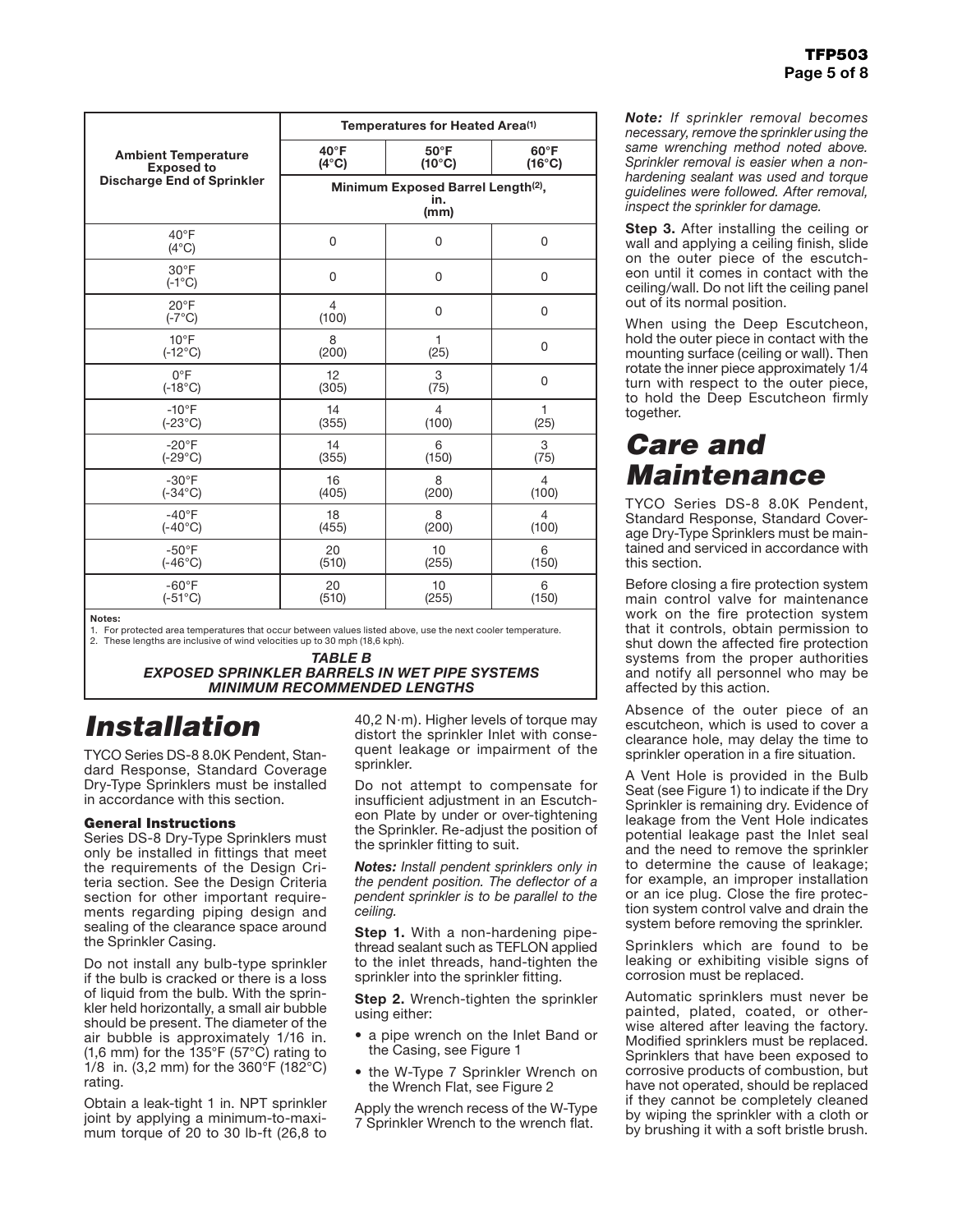

Care must be exercised to avoid damage to the sprinklers before, during, and after installation. Sprinklers damaged by dropping, striking, wrench twist/slippage, or the like, must be replaced. Also, replace any sprinkler that has a cracked bulb or that has lost liquid from its bulb. See the Installation section.

The owner is responsible for the inspection, testing, and maintenance of their fire protection system and devices in compliance with this document, as well as with the applicable standards of the NATIONAL FIRE PROTECTION ASSOCIATION, such as NFPA 25, in addition to the standards of any other authorities having jurisdiction. Contact the installing contractor or product manufacturer with any questions.

Automatic sprinkler systems are recommended to be inspected, tested, and maintained by a qualified Inspection Service in accordance with local requirements and/or national codes.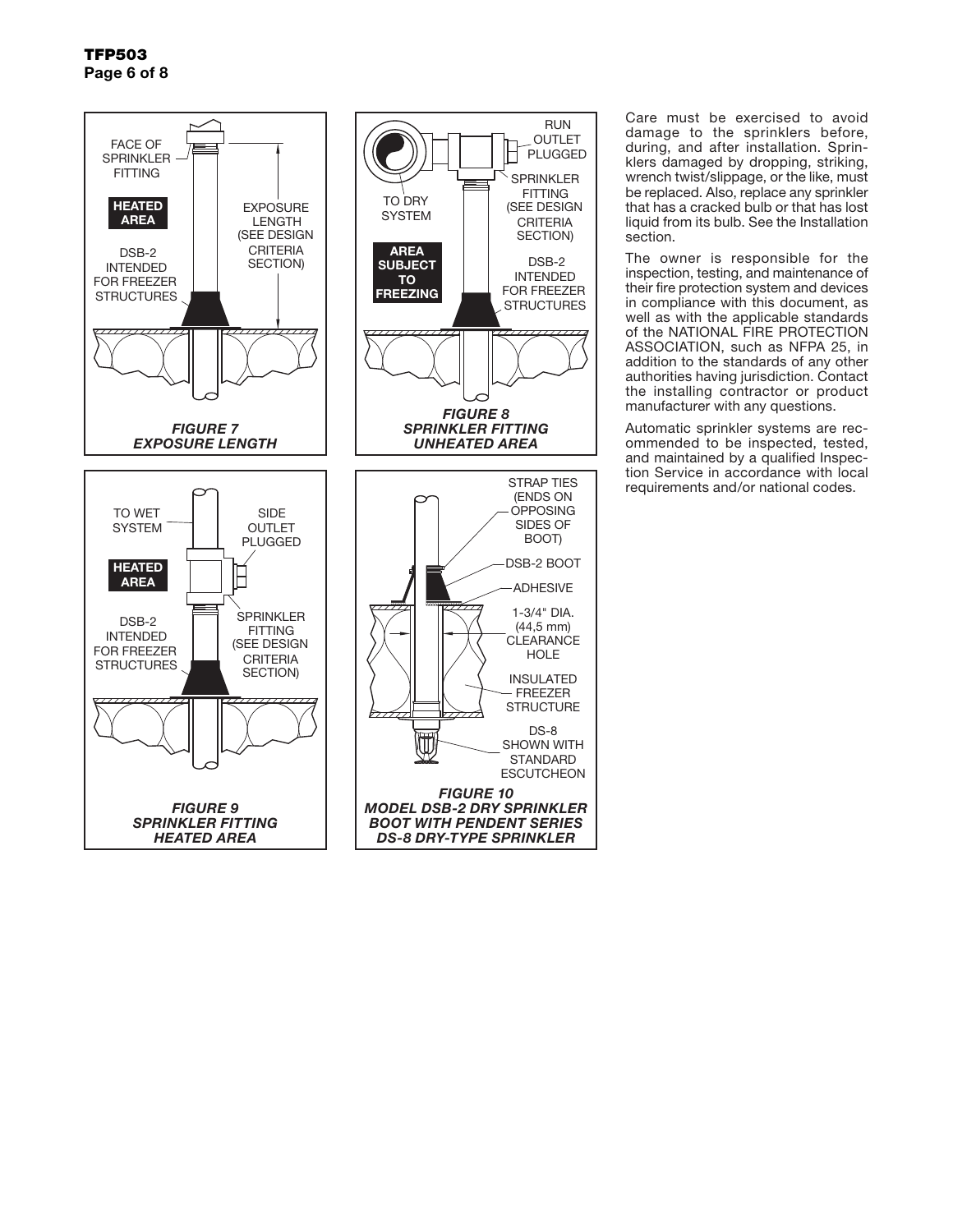### TFP503 Page 7 of 8

### P/N\* 65–XXX–X–XXX

|    | <b>STANDARD RESPONSE,</b><br><b>STANDARD COVERAGE</b> | <b>FIGURE</b><br><b>REFERENCE</b> |
|----|-------------------------------------------------------|-----------------------------------|
| 96 | Pendent with<br>Standard Escutcheon (1 in. NPT)       | Figure 3                          |
| 93 | Pendent with<br>Deep Escutcheon (1 in. NPT)           | Figure 5                          |
| 97 | Pendent with<br>Recessed Escutcheon (1 in. NPT)       | Figure 4                          |
| 92 | Pendent without<br>Escutcheon (1 in. NPT)             | Figure 6                          |

|   | <b>TEMPERATURE</b><br><b>RATING2</b> |
|---|--------------------------------------|
| ი | 135°F (57°C)                         |
|   | 155°F (68°C)                         |
| 2 | 175°F (79°C)                         |
| 3 | 200°F (93°C)                         |
| 4 | 286°F (141°C)                        |
| 5 | 360°F (182°C)                        |

|   | $\mathcal{N} = \mathcal{N} \mathcal{N}$ |                                                |     |  |
|---|-----------------------------------------|------------------------------------------------|-----|--|
|   |                                         |                                                |     |  |
|   | <b>SPRINKLER</b><br><b>FINISH</b>       | <b>ESCUTCHEON</b><br><b>FINISH<sup>1</sup></b> |     |  |
| 0 | <b>CHROME</b><br><b>PLATED</b>          | SIGNAL WHITE<br>(RAL9003)                      | 055 |  |
|   |                                         | <b>POLYESTER</b>                               | 082 |  |
| 1 | <b>NATURAL</b><br><b>BRASS</b>          | SIGNAL WHITE<br>(RAL9003)<br><b>POLYESTER</b>  | 180 |  |
|   | NATURAL                                 | <b>BRASS</b>                                   | 187 |  |
| 2 | <b>BRASS</b>                            | <b>PLATED</b>                                  | 372 |  |
|   | <b>SIGNAL WHITE</b>                     | SIGNAL WHITE                                   |     |  |
| 4 | (RAL9003)<br>POLYESTER                  | (RAL9003)<br>POLYESTER                         | 480 |  |
| 8 | <b>CHROME</b><br><b>PLATED</b>          | <b>STAINLESS</b><br><b>STEEL</b>               |     |  |
| 9 | <b>CHROME</b><br><b>PLATED</b>          | <b>CHROME</b><br><b>PLATED</b>                 |     |  |

|     | <b>ORDER</b><br><b>LENGTH3</b> |
|-----|--------------------------------|
| 055 | 5.50 in.                       |
| 082 | 8.25 in.                       |
| 180 | 18.00 in.                      |
| 187 | 18.75 in.                      |
| 372 | 37.25 in.                      |
| 480 | 48.00 in.                      |
|     |                                |

Notes:

1. Escutcheon Finish applies to sprinklers provided with escutcheons.

2. 360°F (182°C) temperature rating applies to non-recessed sprinkler assemblies.<br>3. Dry-type Sprinklers are furnished based upon "Order Length" as measured per Dry-type Sprinklers are furnished based upon "Order Length" as measured per Figures 3 through 6, as applicable, and for each individual sprinkler where it is to be installed. After the measurement is taken, round it to the nearest 1/4 in.

increment. \* Use Prefix "I" for ISO 7-R 1 Connection (for example, I-65-961-9-180).

#### *TABLE C SERIES DS-8 DRY-TYPE SPRINKLERS, 8.0K, STANDARD RESPONSE PART NUMBER SELECTION*

## *Limited Warranty*

For warranty terms and conditions, visit www.tyco-fire.com.

## *Ordering Procedure*

Contact your local distributor for availability. When placing an order, indicate the full product name, including description and part number (P/N).

### Dry-type Sprinklers

When ordering Series DS-8 8.0K Pendent, Standard Response, Standard Coverage Dry-Type Sprinklers, specify the following information:

- SIN:
	- TY4255 Pendent

• Order Length:

Dry-Type Sprinklers are furnished based upon Order Length as measured per Figures 3 through 6, as applicable. After the measurement is taken, round it to the nearest 1/4 in. increment.

• Inlet Connections: 1 in. NPT (Standard)

ISO 7-R 1 (For information on ISO Inlet Thread Connections, contact your Johnson Controls Sales Representative.)

- Temperature Rating
- Sprinkler Finish
- Escutcheon Type and Finish, as applicable
- P/N from Table C<br>Part numbers are for 1 in. NPT standard order sprinklers. Orders for all other sprinkler assemblies must be accompanied by a complete description.

#### Replacement Escutcheons

Order replacement escutcheons separately.

*Note: Style 10 Recessed Escutcheons are shipped as assemblies comprised of closure ring and mounting plate. The included mounting plate is not used for Dry Type Sprinkler applications, discard accordingly.*

Specify: (specify type), (specify) finish, P/N (specify):

#### **Recessed (Style 10)**

| Brass Plated56-701-2-010             |  |
|--------------------------------------|--|
| Signal White (RAL9003). 56-701-4-010 |  |
| Chrome Plated56-701-9-010            |  |

#### **Standard (Push-On)**

| White Color 91-106-0-007  |  |
|---------------------------|--|
| Brass Plated91-106-2-007  |  |
| Chrome Plated91-106-9-007 |  |

#### **Deep**

| Brass Plated 91-107-2-010 |  |
|---------------------------|--|
|                           |  |
| Chrome Plated91-107-9-007 |  |

#### Sprinkler Wrench

Specify W-Type 7 Sprinkler Wrench, P/N 56-850-4-001

#### Sprinkler Boot

Specify Model DSB-2 Dry Sprinkler Boot, P/N 63-000-0-002

This part number includes one (1) Boot, two (2) Strap Ties, and 1/3 oz of Adhesive (a sufficient quantity for installing one boot).